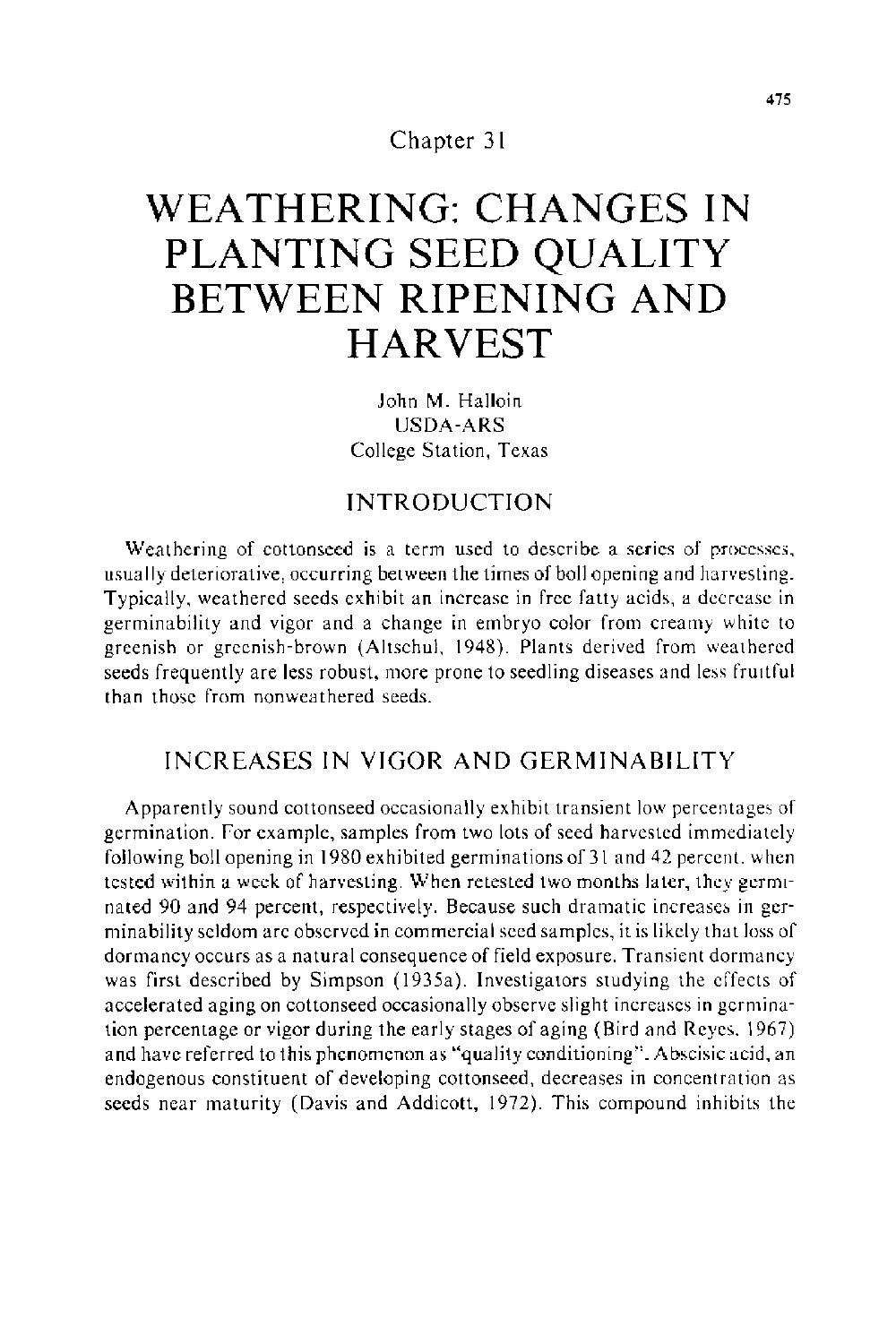percentage and rapidity of cottonseed germination (Halloin, 1976a) and is, therefore, likely to be the cause of both transient dormancy and quality conditioning.

### DECREASES IN VIGOR AND GERMINABILITY

#### CHANGES IN SEEDS ASSOCIATED WITH WEATHERING

The most commonly observed manifestations of weathering of planting seeds are decreases in germination and seedling vigor, which may be viewed as end products of the deteriorative processes involved. Although considerable work has been done on weathering and its associated processes and consequences, little is known of the physiological processes that lead to reductions in vigor and germinability.

Lipolysis, the breakdown of glycerides to free fatty acids, commonly is associated with reduced seed performance. Rusca and Gerdes ( 1942) reported an inverse correlation between the free fatty acid contentsand \_germination. with little or no germination in lots of seeds containing more than 8% free fatty acids. Hoffpauir *et a/.* (1947) in an elegant experiment on individual seeds, demonstrated that seeds containing more than 2% free fatty acids fail to germinate. These observations suggest that free fatty acid formation might be involved in reduction of germinability. But Lewis ( 1969) and Bartkowaki *eta/.* ( 1978) failed to detect an adverse effect on seedling performance when seedlings were treated with exogenously applied fatty acids. Failure of exogenous free fatty acids to inhibit germination is not surprising, since high concentrations of these materials are present within seedlings during normal germination (St. Angelo and Altschul, 1964). These observations indicate that accumulation of free fatty acids and loss of germinability are independent manifestations of deterioration.

A high incidence of abnormal seedlings also is associated with weathered seeds. Wiles and Presley (1960) described "nub-root," a condition in seedlings from weathered seeds in which part or all of the tap root fails to develop. Hunter and Presley (1963) later referred to this phenomenon as "pinched root tip" and observed that there was a complete lack of cell division in the tips of these roots. This condition leads to the development of weakened seedlings completely lacking a tap root.

High specific gravity of seeds is commonly associated with good planting seed quality (Chapter 33). However, Ray and Minton ( 1973) observed no reduction in seed weight as a consequence of weathering. I have repeatedly looked for and not observed decreases in seed density during weathering. Additionally, I have found no differences in susceptibility to weathering among high and low buoyant density seeds. Thus, degree of and changes in seed density do not appear to be associated with weathering.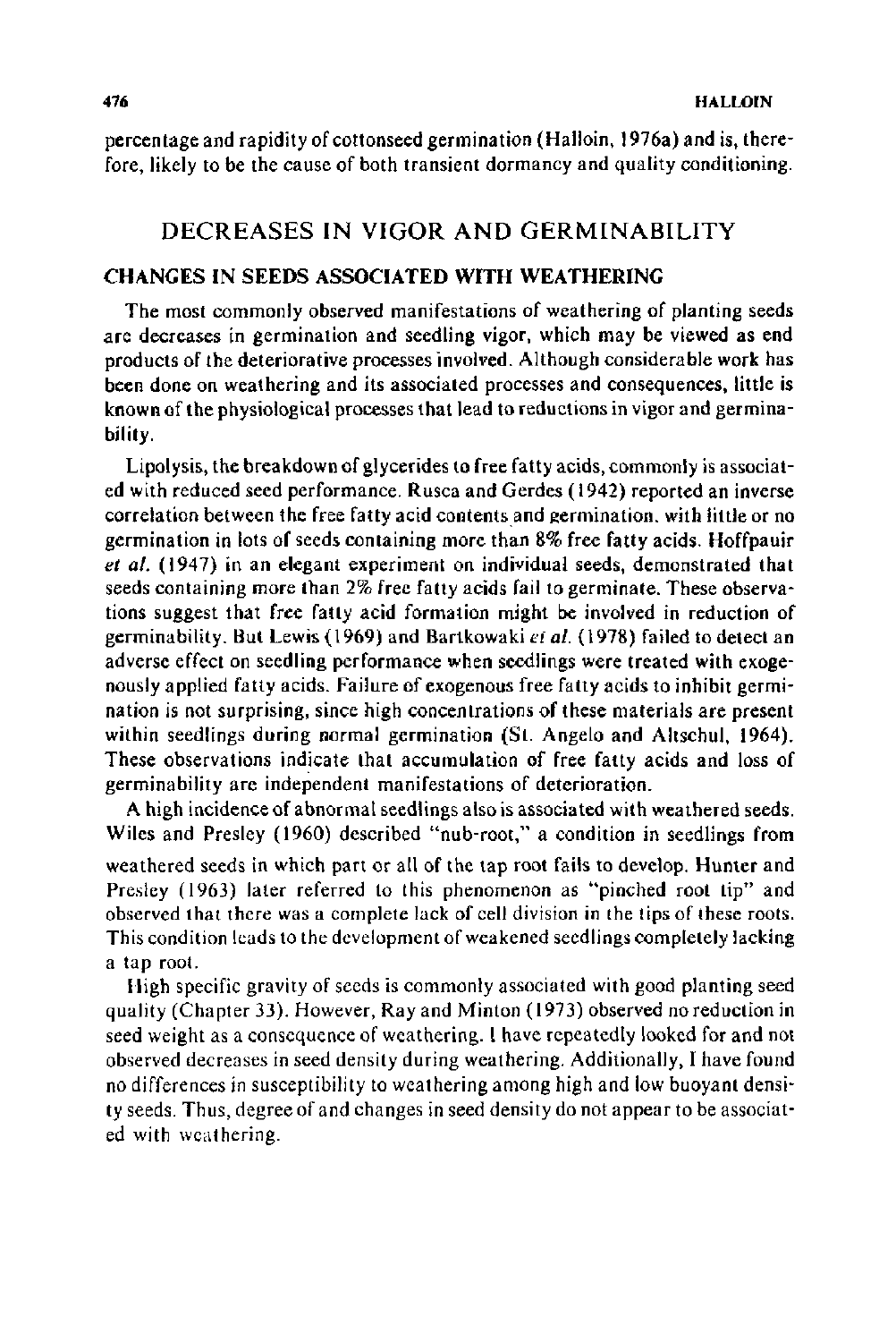### THE INFLUENCES OF ENVIRONMENTAL FACTORS ON WEATHERING

The main environmental factor influencing weathenng of cottonseed is moisture. The association between moisture and weathering of cottonseed was first reported by Simpson and Stone ( 1935) who observed that cottonseed exposed to rain or high humidity deteriorated, whereas those harvested before exposure to moisture retained high quality. Additionally, cottonseed ripening during humid or wet weather were more prone to deterioration than those ripening during dry weather. Later, Meloy (discussed in Altschul, 1948) observed that cottonseed produced in humid areas adjacent to rivers exhibited more deterioration than seeds produced in the same vicinities, but under less humid conditions. He con· eluded that the humidity under which seeds developed and ripened was the only significant factor influencing weathering. Woodruff *et al.,* (1967) also reported that humidity during boll ripening was the only factor that influenced seed quality. Light intensity and temperature had little or no influence. Exposure to rainfall, dew deposition and high humidity after ripenmg also contribute to weathering, but the influence of moisture on seeds during ripening appears to exert the major influence on predisposition to weathering.

The indeterminate and dispersed fruiting habit of the cotton plant enhances moisture retention of bolls, and thus, weathering. The earliest ripening bolls have the most frequent exposure to moisture. This problem 1s compounded by the fact that the bolls closest to the ground or enclosed wtthin the plant canopy, which normally are the earliest ripening ones, generally dry out more slowly than other bolls and, thus, have more prolonged exposure to moisture during each moist period. Hofmann and Taylor (1980) found that seeds from early- and late-set bolls were about equal m their predisposition to weathering; hence, the major difference in weathering between these two groups is the amount of exposure to moisture.

The constant association of high moisture with seed deterioration during weathering does not mean that water is the cause of this deterioration. Water merely provides a favorable environment for its occurrence.

#### THE CONTRIBUTION OF BIOLOGICAL PROCESSES TO WEATHERING

Nearly as constant as the association between moisture and weathering. ts the association between infection of seeds by microorganisms. primarily fungi. and weathering. In experiments on individual weathered seeds, nearly all seeds that failed to germinate in 7 days at 22C were infected by microorganisms. Of the few noninfeeted seeds that failed to germinate at 22C, nearly all germinated within 2 days at 30C (Halloin, 1981a).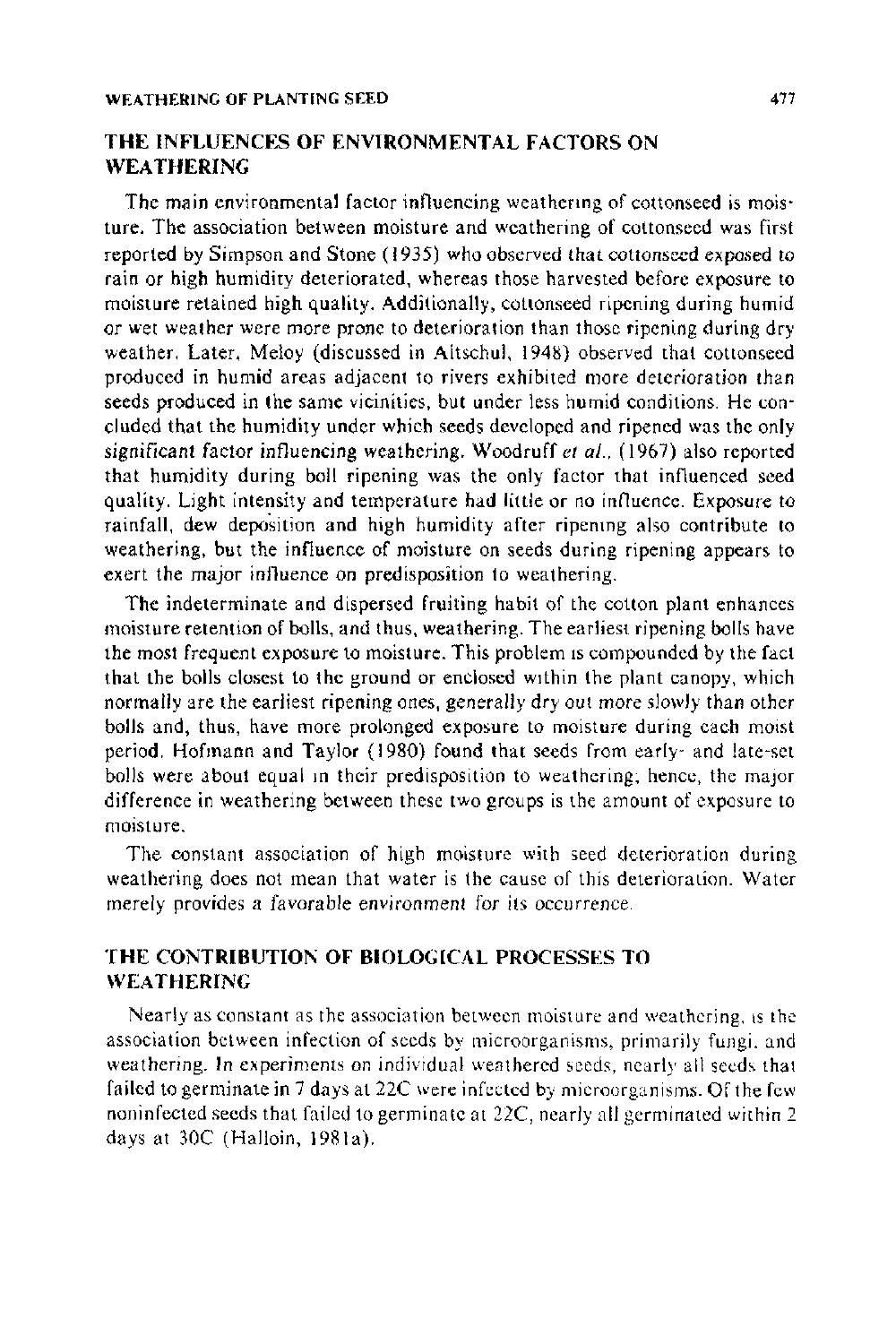The variety of microorganisms which infect seeds during field exposure varies with moisture availability. In the relatively moist eastern portion of the United States cotton belt, infection by "field fungi," such as *Aspergillus niger* and species of *Alternaria, Fusarium, Dip/odia, Rhizopus* and *Colletotrichum* (Davis, 1977; Roncadori *et al.*, 1971; Simpson *et al.*, 1973), is common. In the more arid western portion of the U.S., infection by field fungi is less pronounced, and infection by osmophilic fungi or "storage fungi" such as *Aspergillus flavus* is more common. Generally, the field fungi require higher water potentials for growth than do the osmophilic fungi. This requirement for water is reflected in the geographic distribution of these fungal groups in infected cottonseed. However, moisture in the environment also affects the activity of osmophilic fungi. Russell *eta/.* ( 1976) demonstrated that early termination of irrigation in Arizona cotton fields reduced production of aflatoxins by *A. flavus* in cottonseed.

Infestation of weathered cottonseed by bacteria is more common in the eastern than in the western portion of the U.S. cotton belt, reflecting the requirement of high water potential for growth of bacteria. Among bacteria isolated from cottonseed are species of *Bacillus, Pseudomonas* and *Xanthomonas* (Mayne, 1956). Infection of seeds by *X. malvacearum,* the cause of bacterial blight of cotton, is a major factor in the spread of this organism (Brinkerhoff and Hunter, t963).

The contribution of microorganisms in post-ripening boll rot is well accepted. This phenomenon is most pronounced in bolls exhibiting "hard loc", a condition in which bolls crack and partly open under moist conditions but fail to fluff. Extensive growth of fungi in hard loc bolls is easily visible and causes rapid rotting of both lint and seeds. Apparently, slow drying of these bolls provides a highly satisfactory environment for growth of fungi. Hard loc bolls normally are excluded from harvest during picker harvesting, but they are collected during stripper harvesting, and their seed can contribute to decreased performance of seed lots. A more subtle manifestation of this problem is described as "microbial tight loc" (Marsh *eta/.,* 1954); bolls exhibiting this phenomenon are partially fluffed. This phenomenon occurs under the same environmental conditions as hard loc but may also occur under arid conditions when bolls open prematurely due to moisture stress. The partial fluffing of tight Joe bolls results in their being harvested both in stripper and in picker harvesting. A sheen that persists on the matted fibers, and the visible growth of fungi, suggest that materials that may provide a nutrient base for fungi are present. Normally these materials are resorbed by boll tissues or fibers during the latter stages of boll development. In a recent study, I observed (unpublished) that seeds from tight loc and the most nearly adjacent fully fluffed bolls exhibited 97 and 93 percent infection by fungi, and 45 and 61 percent germination, respectively. Clearly, many infected seeds in both groups germinate, but germination of seeds from tight loc cotton was more severely reduced.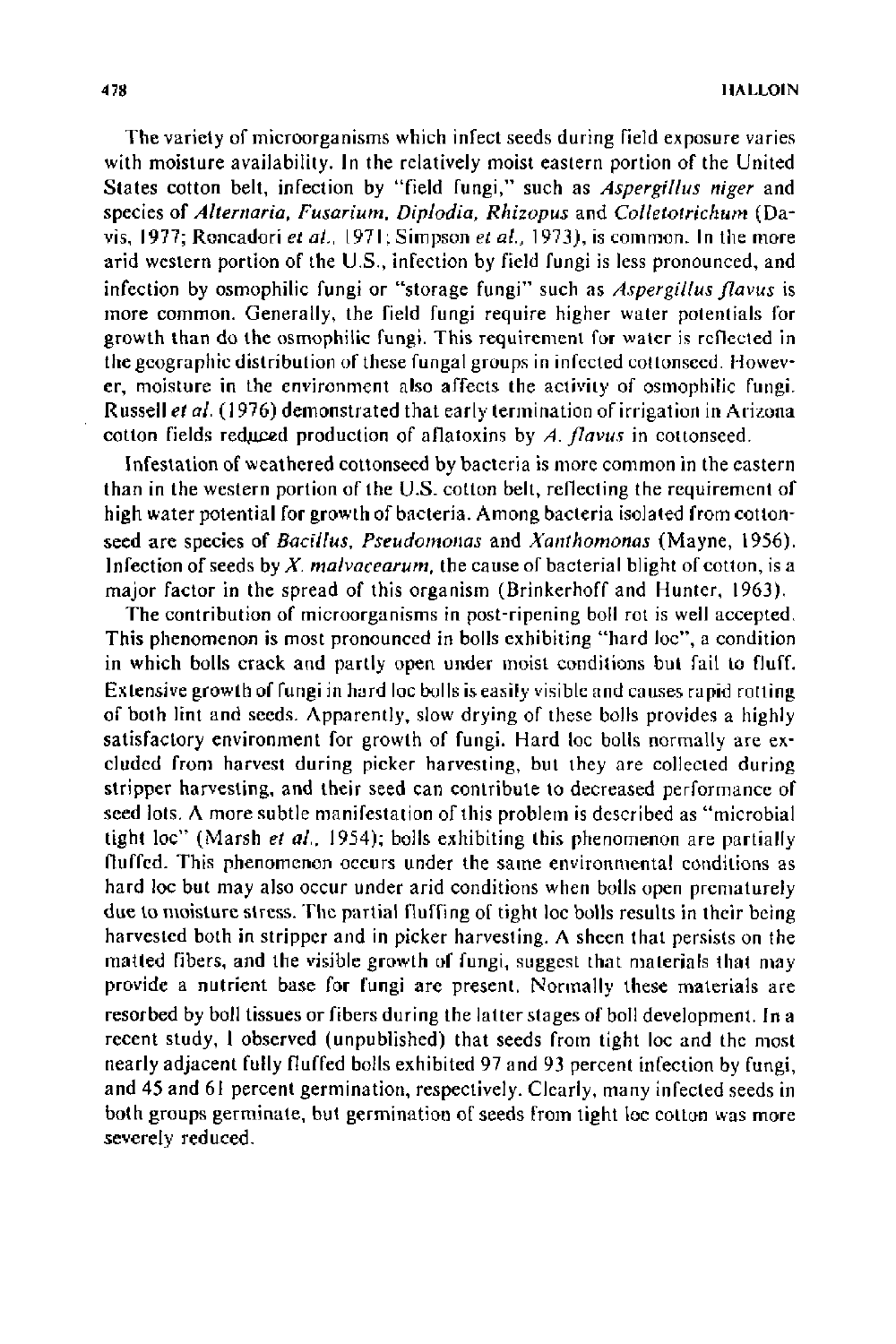#### WEATHERING OF PLANTING SEED 479

Production of toxins by seed-infecting microorganisms may be important in reducing seed performance. *Alternaria tenuis,* a common resident of cottonseed, produces a toxin called tentoxin (Templeton *et a/.,* 1967). This toxin causes a chlorosis of infected cotyledons (Fulton *et a!.,* 1960) by specifically inhibiting chloroplast coupling factor I (Steele *eta/.,* 1976). Affected seedlings fail to mature due to their failure to photosynthesize. Aflatoxins produced by fungi in the *Aspergillus flavus* group inhibit seed germination and chlorophyll synthesis (Dashek and Llewellyn, 1977). Other fungi found in cottonseed produce compounds which elicit various necrotic responses in plants, but their role in deterioration of cottonseed is unexplored.

The physiological role of microorganisms in detenoration of seeds during weathering is frequently more subtle than in the examples discussed above and is poorly understood, partly because the processes involved in deterioration are poorly understood. Also, it is impracticable to obtain adequate samples of seeds or ripened cotton free of microorganisms to permit definitive determination of the relative roles of processes of seed and microbial origins. Our tgnorance in this area can lead to erroneous assumptions, often evident, but seldom stated, in published work on seed deterioration. As an example of the confusion which can arise, I will discuss the process of lipolysis.

To determine the biological basis for lipolysis in deteriorated (weathered) cottonseed, we can consider the following known evidence: (I) Both deterioration and growth of microorganisms in seeds require moisture (normally in excess of 12 percent on a seed wet weight basis) (Roncadori *eta!.,* 1971; Simpson and Stone, 1935); (2) essentially all deteriorated seeds are infected by microorganisms (Halloin, 1981a; Roncadori *et al.*, 1971; Simpson *et al.*, 1973); (3) frequently, embryo tissues are not infected until after some deterioration has occurred, but tissues surrounding the embryos are heavily infected (Halloin, 1975a): (4) both the embryos and the infecting microorganisms are capable of producing lipid degrading enzymes (Mayne, 1956; St. Angelo and Altschul. 1964 ); and (5) many of the infecting microorganisms produce a variety of metabolites during saprophytic growth, which have diverse toxic effects on plant tissues (Dashek and Llewellyn, 1977; Fulton *et a/.,* 1960). Given this evidence. it is impossible to reach an incontestable conclusion as to the biological basis for lipolysis; seed processes, microorganismal processes or both working in concert. All seem likely. I suspect that lipolysis and various other processes involved in deterioration are a result of the joint action of seed and microbial systems.

Cottonseed contain a variety of broad spectrum antibiotic compounds including terpenoids (Halloin and Bell, 1979), flavanols (Halloin, 1982), flavanol glycosides (Blouin and Cherry, 1980) and cyclopropenoid fatty acids which may have an auto destructive role in seed deterioration during weathering. However, such a role for these compounds is largely unexplored. G landed cottonseed contain the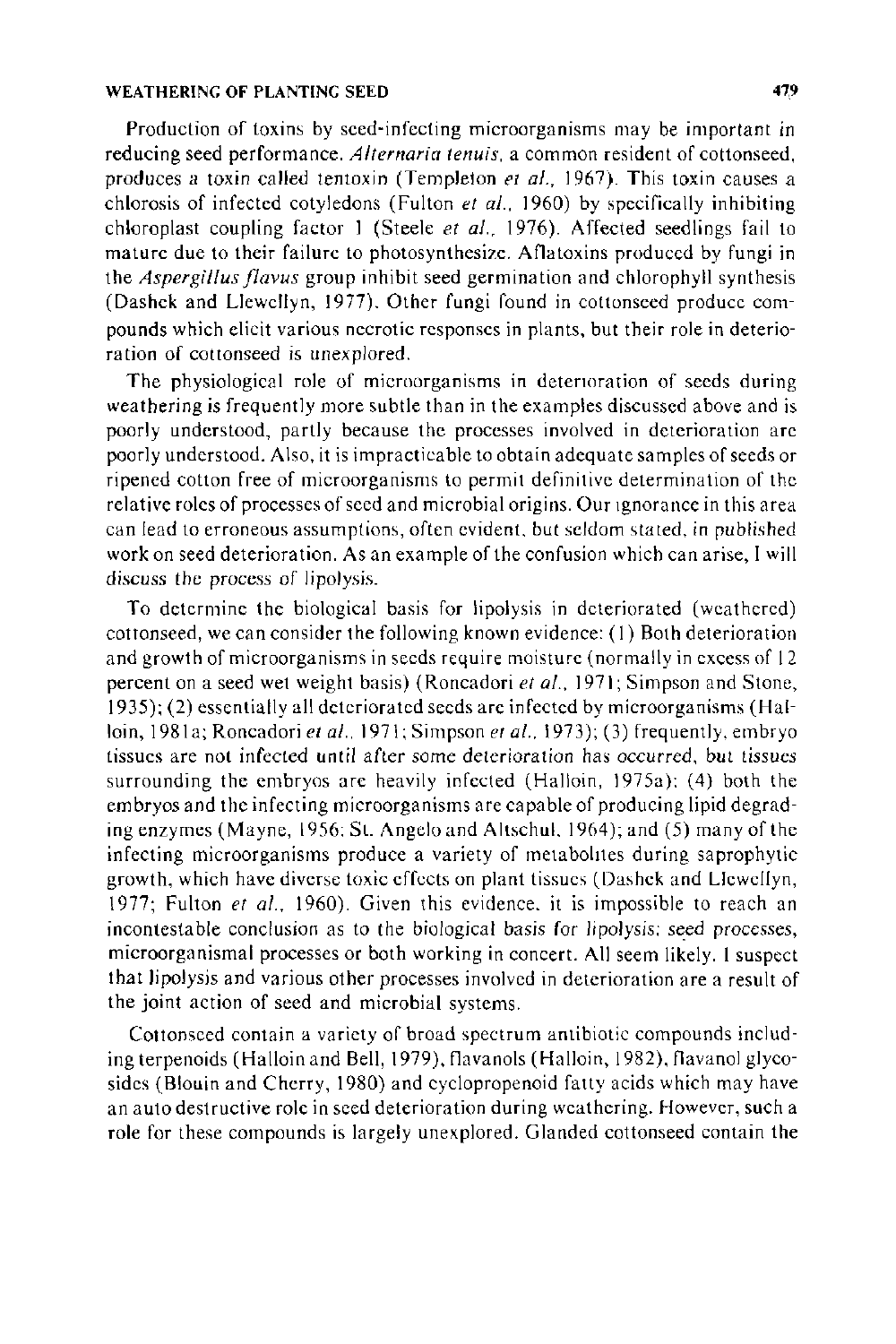terpenoid aldehyde gossypol localized within lysigenous glands. Under extremely moist conditions, cottonseed also synthesize nonglandular terpenoid aldehydes in a phytoalexin-like response (Halloin and Bell, 1979). That glandular terpenoids are not involved in autodestructive processes is suggested by the fact that glanded ·and glandless cottonseed exhibit no apparent differences in their susceptibilities to weathering (Halloin *et al.,* 1978). Flavanols and nonglandular terpenoids, however, have been shown to be casually associated with necrosis of cotton tissues (Mace and Bell, 1981 ). Terpenoids, flavanols, flavanol glycosides and their oxidation products also may contribute to the discoloration (Altschul, 1948; Blouin and Cherry, 1980) observed in weathered cottonseed.

# RESISTANCE TO AND A VOIDANCE OF WEATHERING

The possible contributions of the various antibiotic constituents of cottonseed to resistance to weathering have not been explored. The only documented mechanism of resistance to weathering in cottonseed is an impermeable seed coat (Christiansen and Justus, 1963; Christiansen *er a/.,* 1960; Mayne *et a/.,* 1969). The hard or impermeable seed coat, common in wild cottons, prevents I) moisture uptake by seeds, 2) infection of seeds by microorganisms and 3) deterioration of seeds. It has disadvantages for use in cultivated cotton, however, as hard seed require scarification (either mechanical or solvent) which may damage the embryos or increase their vulnerability to infection by microorganisms in the soil. Additionally, residual, nonharvested seeds can produce volunteer cotton for years following cropping with a hard seeded variety (Endrizzi, 1974). Several reports have documented differences among cotton cultivars in their susceptibility to seed deterioration and to infection by microorganisms (Arndt, l945a; Bourland and Ibrahim, l980b; Brown *et al.,* 1975; Cabangbang and Covar, 1978; Leffler, 1980a; McMeans *eta/.,* 1977; Simpson and Stone, 1935), but factors accounting for these differences have not been determined.

Avoidance of exposure of cottonseed to moist conditions through timely harvesting has long been known and continues to be the best way to circumvent weathering damage of planting seed. Scott ( 1979) proposed specialized production of cotton planting seed as a primary crop, with fiber yield on that crop being given secondary consideration. He felt that with production in favorable locations and timely harvesting, the economic return from increased seed value and subsequent plant performance would outweigh any loss in fiber yield.

## SUMMARY

Weathering of cotton planting seed involves processes, usually deteriorative, occurring between the time of boll opening and harvesting. These changes normally result in decreases in germination, seedling vigor and yield potential of the